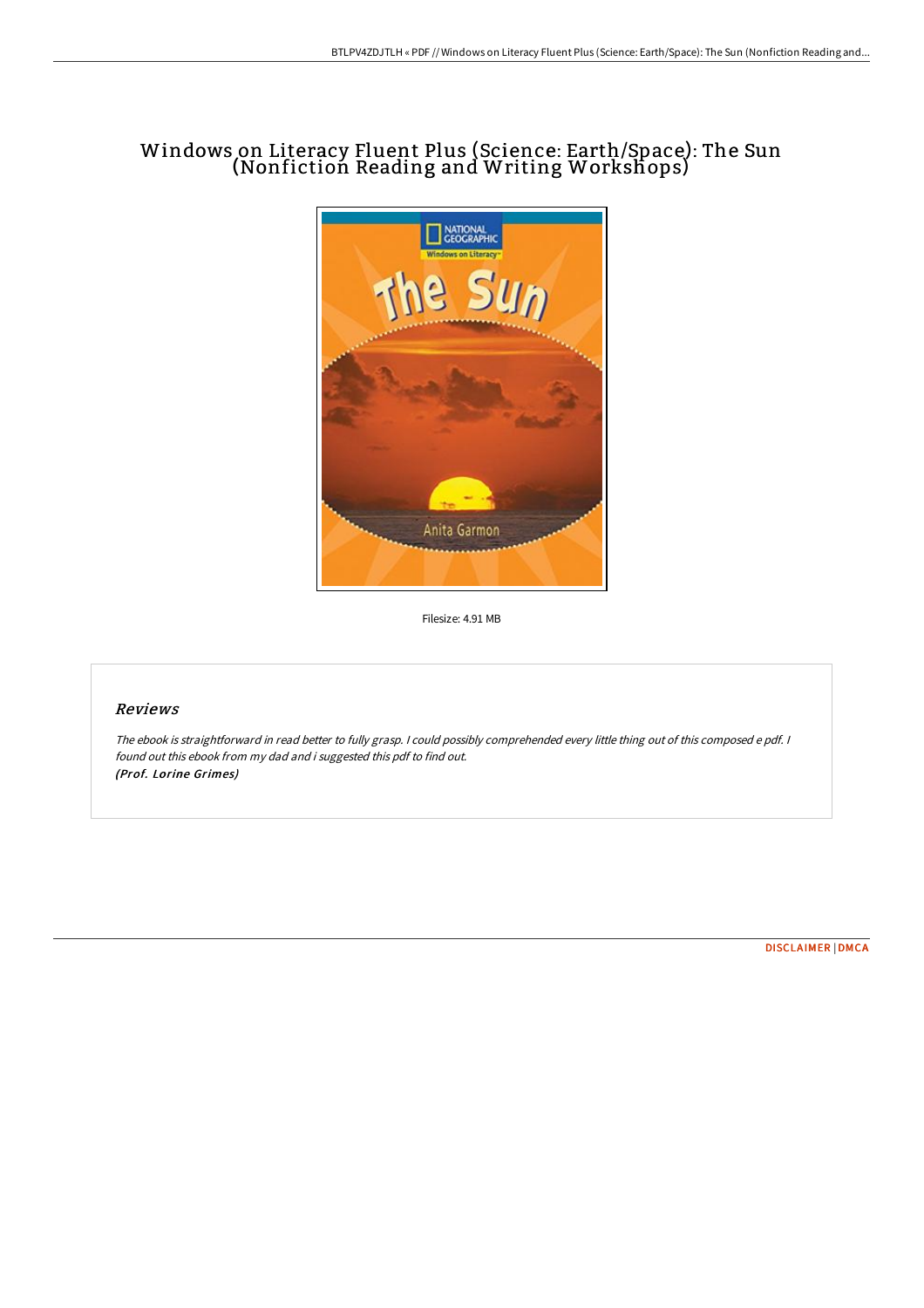## WINDOWS ON LITERACY FLUENT PLUS (SCIENCE: EARTH/SPACE): THE SUN (NONFICTION READING AND WRITING WORKSHOPS)



To get Windows on Literacy Fluent Plus (Science: Earth/Space): The Sun (Nonfiction Reading and Writing Workshops) eBook, remember to click the button beneath and save the file or gain access to other information that are related to WINDOWS ON LITERACY FLUENT PLUS (SCIENCE: EARTH/SPACE): THE SUN (NONFICTION READING AND WRITING WORKSHOPS) book.

National Geographic School Pub, 2006. Condition: New. book.